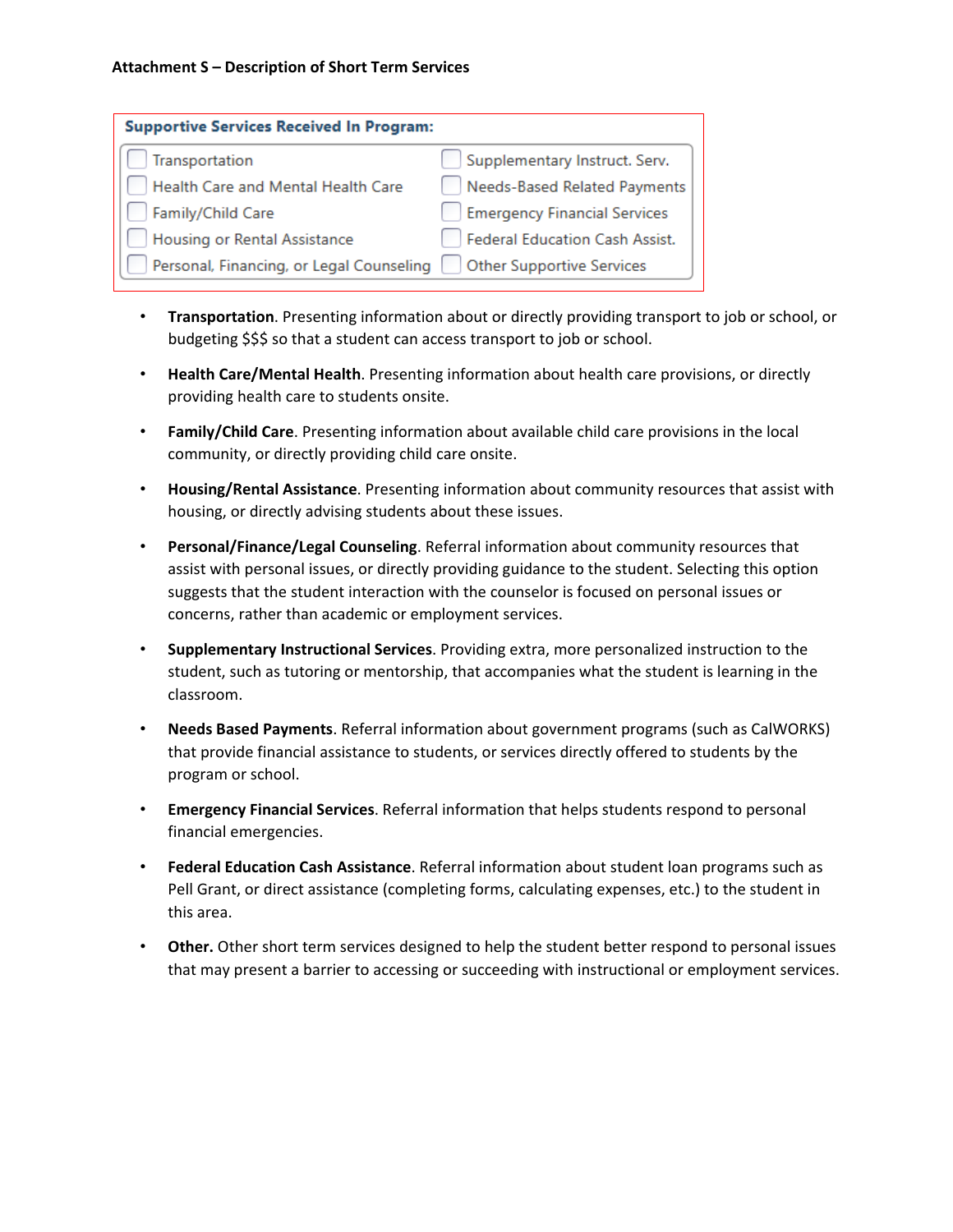| <b>Training Services Received In Program:</b>      |                                           |
|----------------------------------------------------|-------------------------------------------|
| On the Job Training                                | Remedial Training (ABE/ESL - TAA only)    |
| <b>Skill Upgrading</b>                             | <b>Prerequisite Training</b>              |
| Entrepreneurial Training (non-WIOA Youth)          | Registered Apprenticeship                 |
| ABE/ESL in conjunction w/Training (non-TAA funded) | <b>Youth Occupational Skills Training</b> |
| <b>Customized Training</b>                         | Other Non-Occupational-Skills Training    |
| <b>Other Occupational Skills Training</b>          | <b>Unspecified Training</b>               |

- **On the Job Training**. Providing a program or referral to a program that provides vocational training to the student while formally employed with an employer, or sharing more information about these opportunities.
- **Skill Upgrading**. Short term training (usually a day or less) that focuses on specific areas of expertise relevant to an occupation (such as CPR training, phlebotomy, OSHA), and usually relevant to many different occupations.
- **Entrepreneurial Training**. Service that provides the basics of starting and operating a small business and development of the skills associated with entrepreneurship, or more information about these opportunities. Marking this usually suggests the student completed an initial informational session describing the benefits of this training. Such skills must include, but are not limited to, the ability to:
	- Take initiative
	- Creatively seek out and identify business opportunities
	- Develop budgets and forecast resource needs
	- Understand various options for acquiring capital and the tradeoffs associated with each option
	- Communicate effective and market oneself and one's ideas.
- **ABE/ESL in conjunction w/ Training**. Directly administering or providing more information about onsite ABE/ESL instruction that supports students *while enrolled* in workforce training (such as local CTE or WIOA I)
- **Remedial Training**. Directly administering or providing more information about local ABE/ESL instruction that student is required to complete *in order to qualify* for workforce training
- **Prerequisite Training**. Short term training required in order to enroll in longer term workforce training
- **Registered Apprenticeship**. Information about apprenticeship and/or pre-apprenticeship opportunities – or, referral to an agency such as a local union that provides these programs.
- **Youth Occupational Skills Training**. Directly administering or providing more information about training opportunities for out of school youth (students age 24 and lower and not currently enrolled in high school).
- **Other Occupational Skills Training.** Any other short term service with content specific to job training.